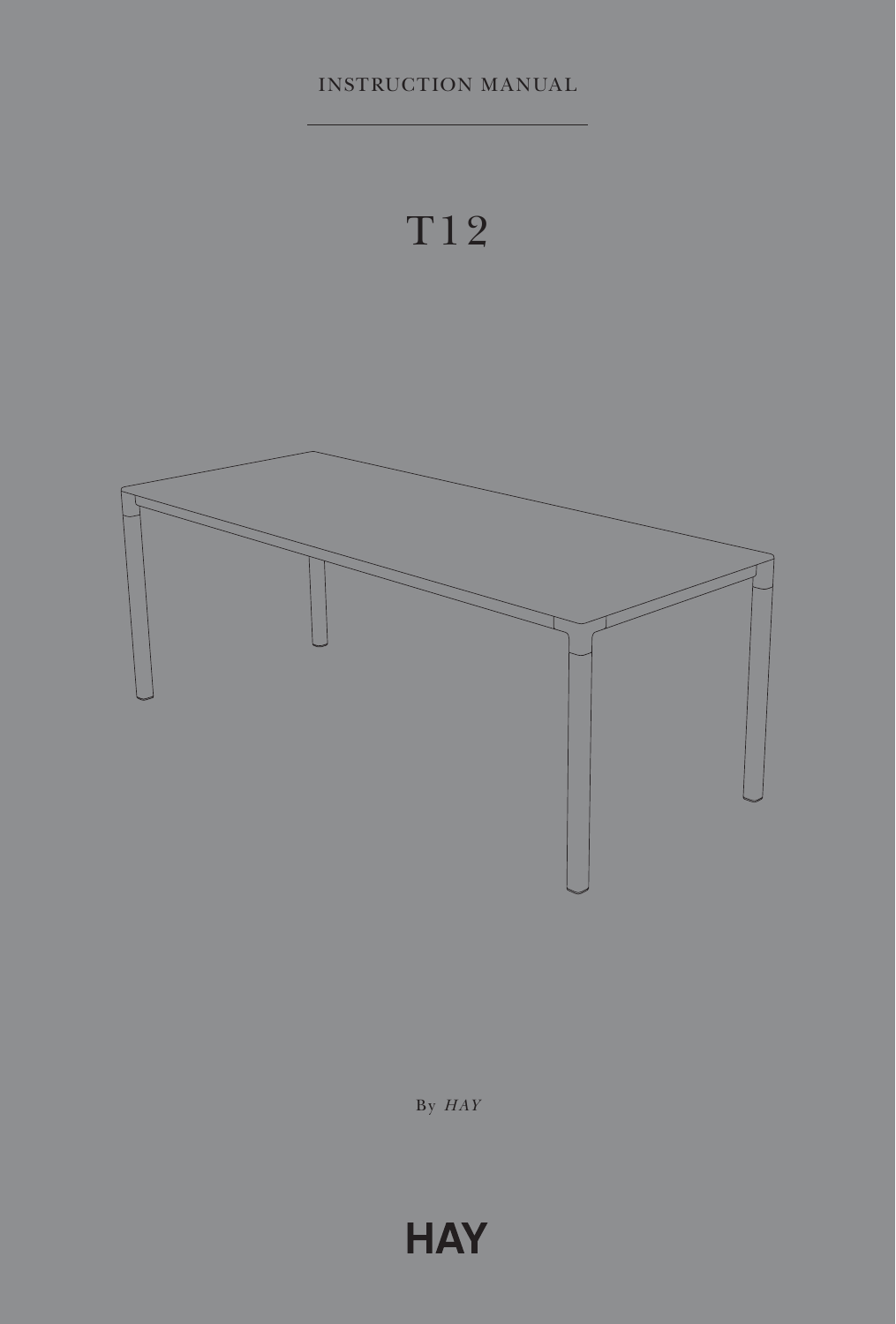Defined by its pure functionality, HAY's T12 Table serves as a dining or work table in a tight composition and a clear aesthetic. Fundamental to the table's design are the legs, which are positioned in the corners to seat as many people as possible, and the generous size which offers optimal working space. These factors make it particularly suitable for using in meeting rooms or as a dining table for larger families.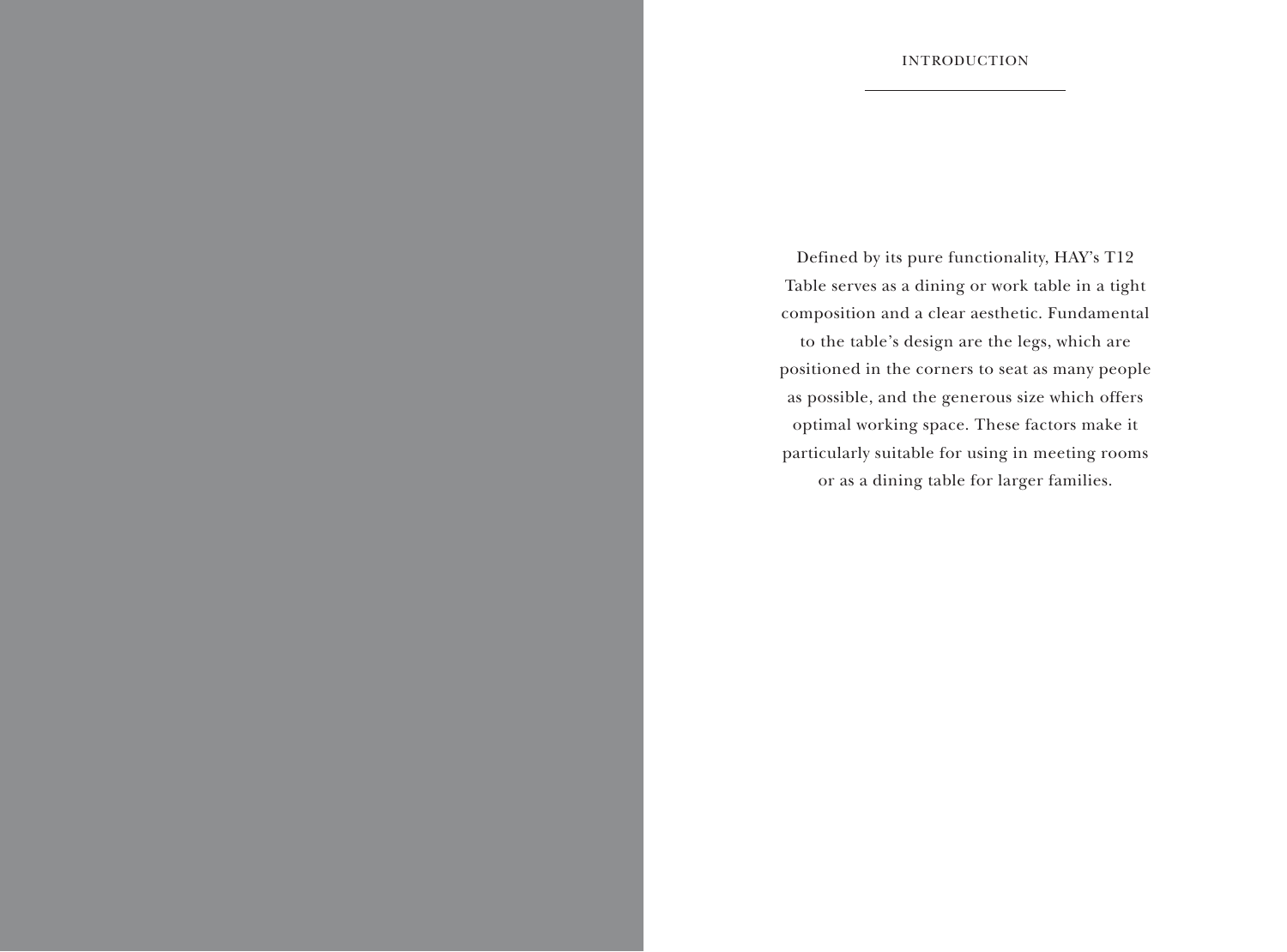## CARE AND MAINTENANCE CARE AND MAINTENANCE

#### CAUTION

With a little care you can prolong the life of your furniture. Follow the instructions for the materials of your specific product to make sure that it stays in the best shape for as long as possible.

The information below is only intended as a general guideline. For more information on how to remove specific stains, please enquire where you bought the furniture.

• Always remove stains quickly before they can do any permanent damage to the furniture.

• Avoid placing the furniture in direct sunlight or near a strong heat source to reduce changes. As linoleum is a natural material, it will change in colour and will patinate over time.

• When you move your furniture, make sure you lift it rather than pulling or pushing it to avoid damaging the floor, legs and mountings.

• Tighten up the screws after one to two months' use and whenever required.

• Avoid improper use such as putting your feet on the table or standing on it.

• Use coasters under damp, hot or coloured objects to avoid permanent stains.

• Avoid partially covering the surface, for example with tablecloths or place mats, as colour variances may appear.

• Be careful not to scratch or damage the surface with sharp objects.

#### LAMINATE

• Wipe with a clean cloth wrung in water or in a solution of water and a neutral detergent. Remove soap residue immediately using a clean, dry cloth.

• Stains may be carefully removed using household ammonia or with a clean, damp cloth or a nano sponge wrung in warm water. Never use the nano sponge dry. Follow up immediately with a clean, dry cloth.

• Avoid using scouring cream or scouring pads, as they may scratch the surface.

### LINOLEUM

• Wipe with a clean cloth wrung in water or in a solution of water and a neutral detergent or soap flakes. Remove soap residue immediately using a clean, dry cloth.

• If the surface is scratched or appears matt, use a care product especially suited to linoleum.

• Stains may be carefully removed using white spirit (mineral spirit) or a damp nano sponge dipped in lukewarm water or linoleum care product. Follow up immediately with a clean, dry cloth. Never use the nano sponge dry.

• Avoid alkaline detergents such as soft (yellow) soap, washing soda, lye and scouring powder.

#### POWDER COATED ALUMINIUM

• Wipe with a clean cloth wrung in water or in a solution of water and a neutral detergent. Remove soap residue immediately using a clean, dry cloth.

• Avoid using scouring cream or scouring pads, as they may scratch the surface.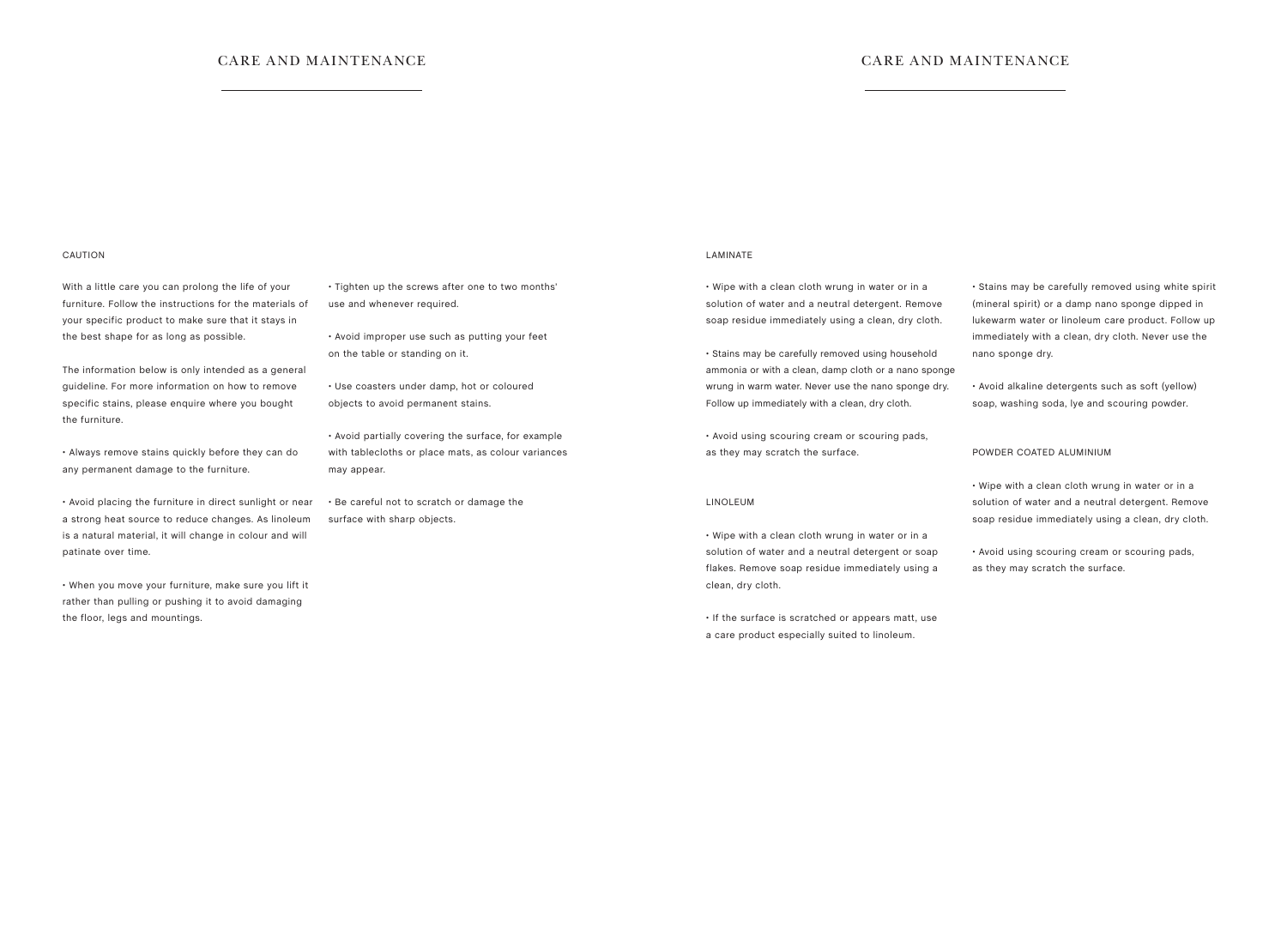

PAGE 08 - 17 L160 / L200 / L250 cm



PAGE 18 - 30 L320 / L400 cm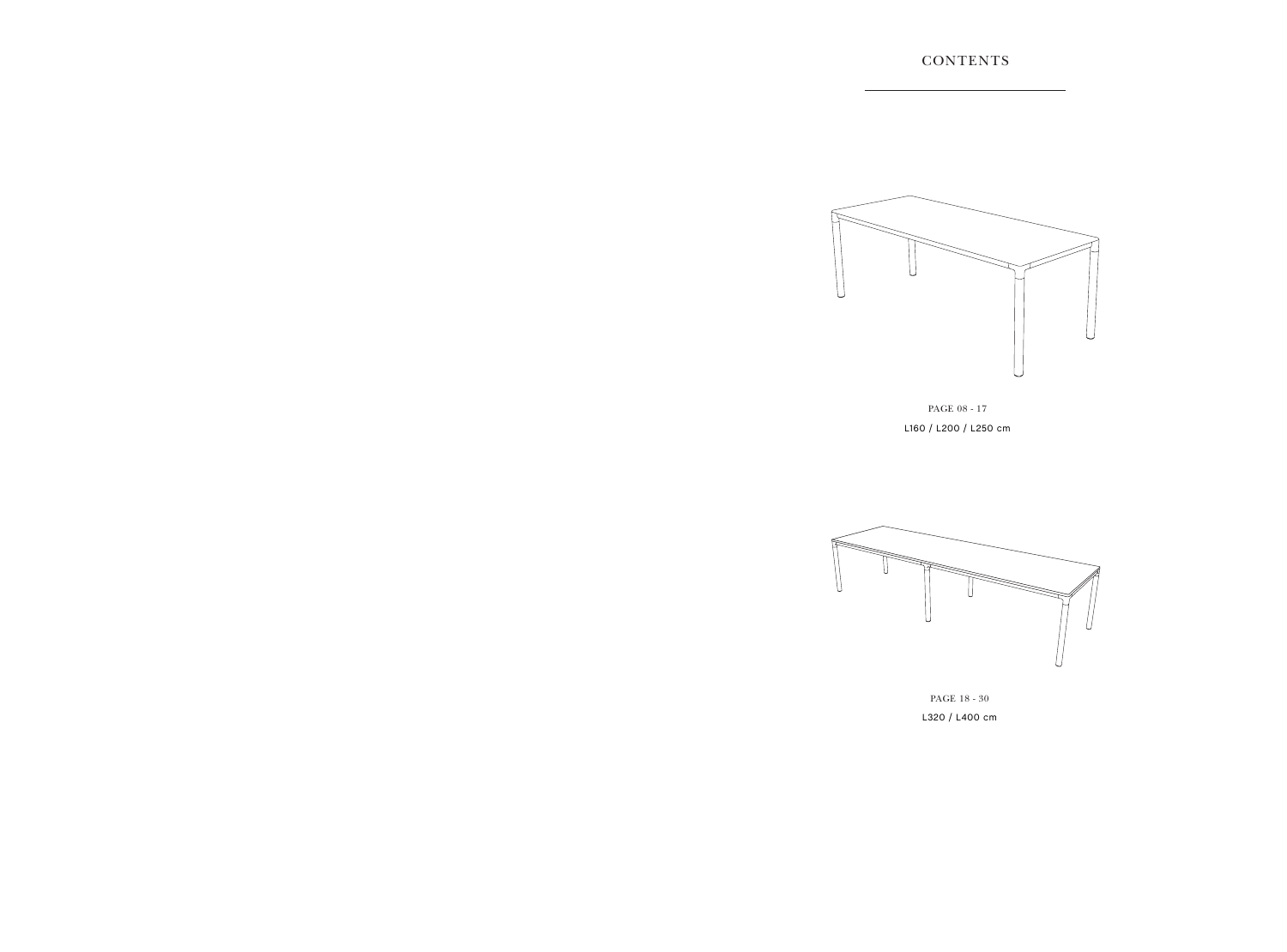PARTS

# INSTRUCTION MANUAL

L 160 x W 80 / L 200 x W 95 / L 200 x W 120 L 250 x W 95 / L 250 x W 120 cm





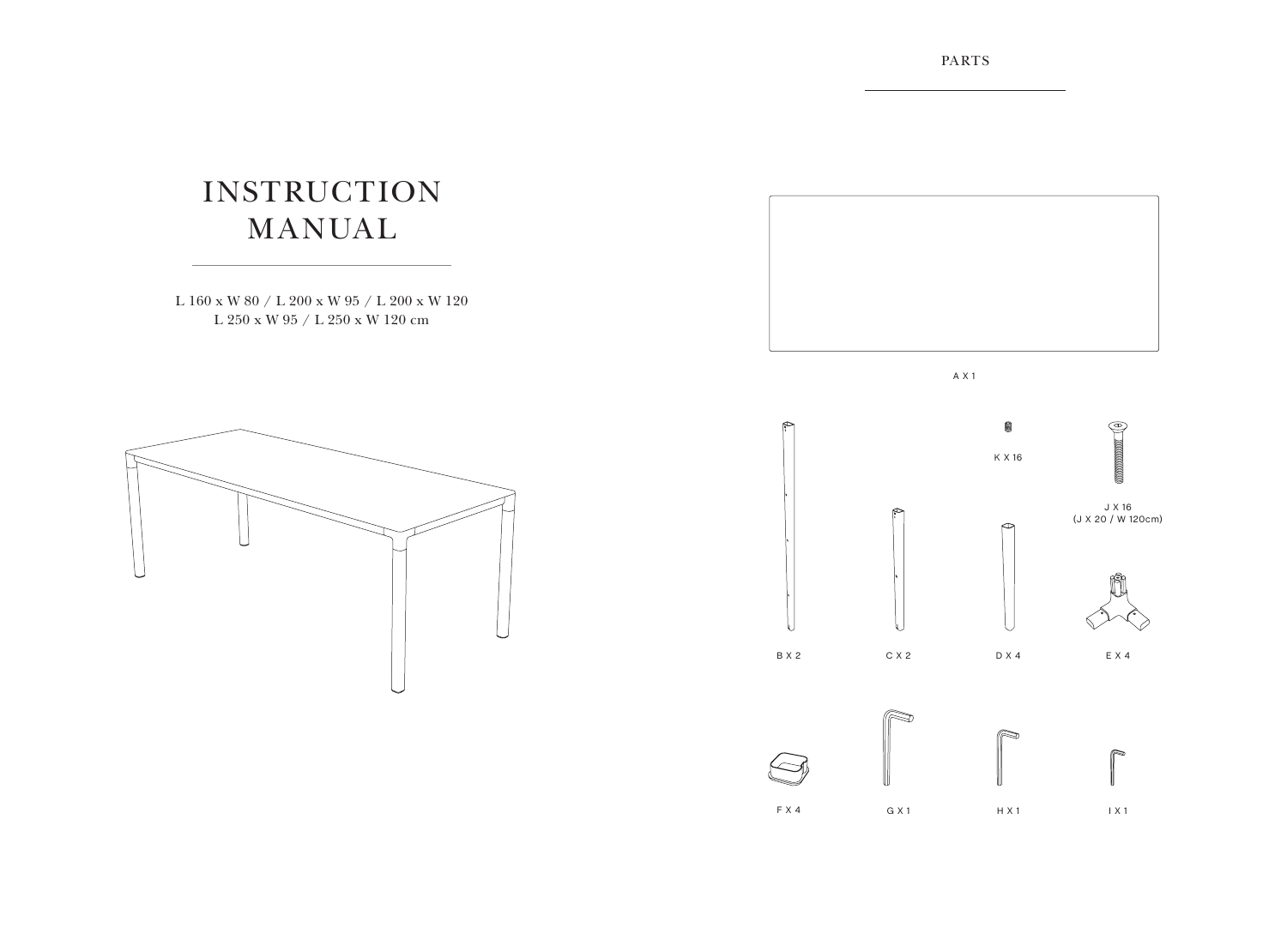While assembling, keep the table inside the cardboard box with foam edge in order to protect the tabletop from scratches etc. Make sure that all parts are included.

1.

Slide the F part into the D part. Repeat this step for all 4 x D parts.



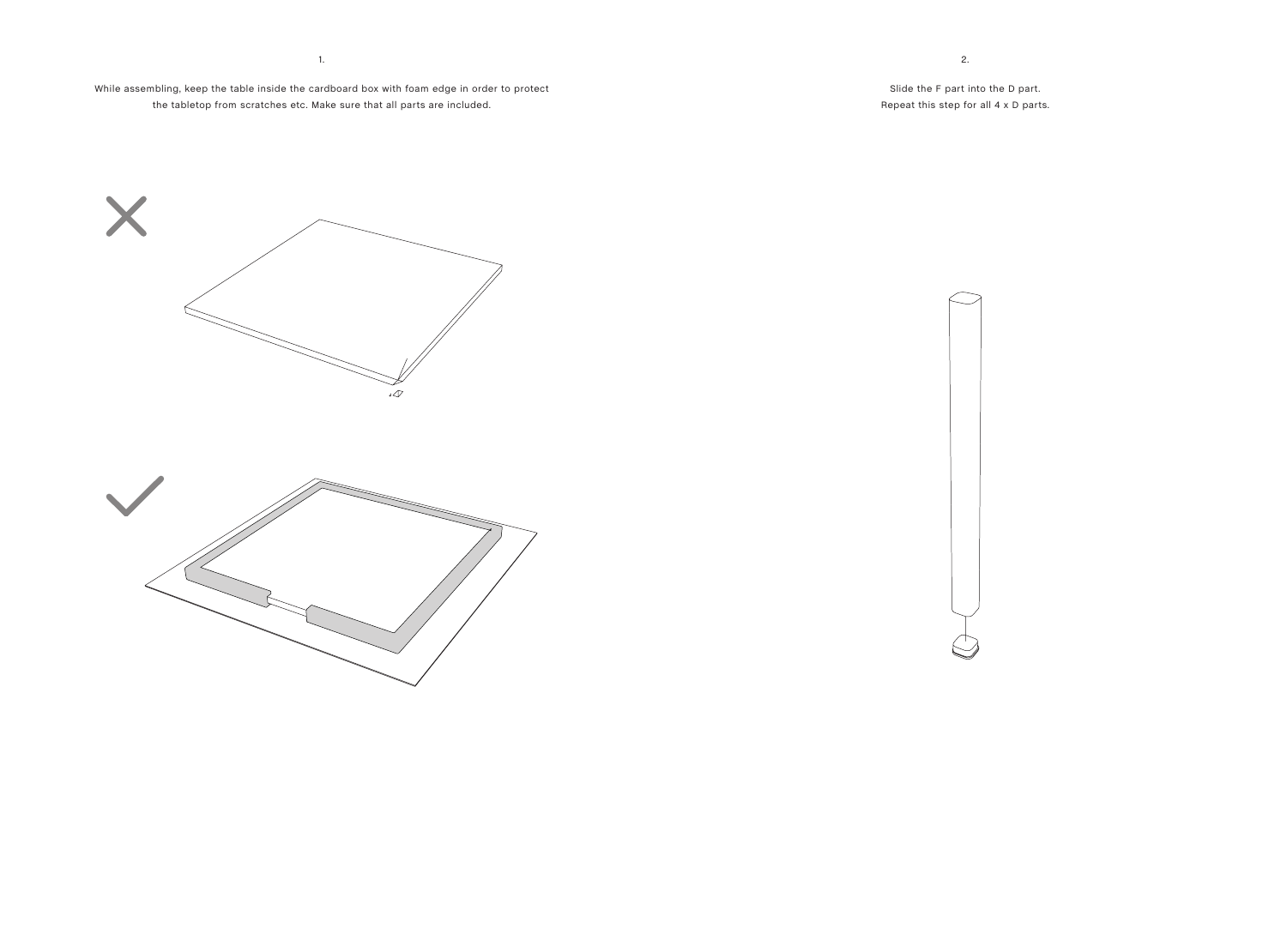2.

Screw the E part onto the D part, using the G part. Repeat this step for all 4 x E parts.

Place B and C parts into the E part. Repeat this step for all 4 x E parts.



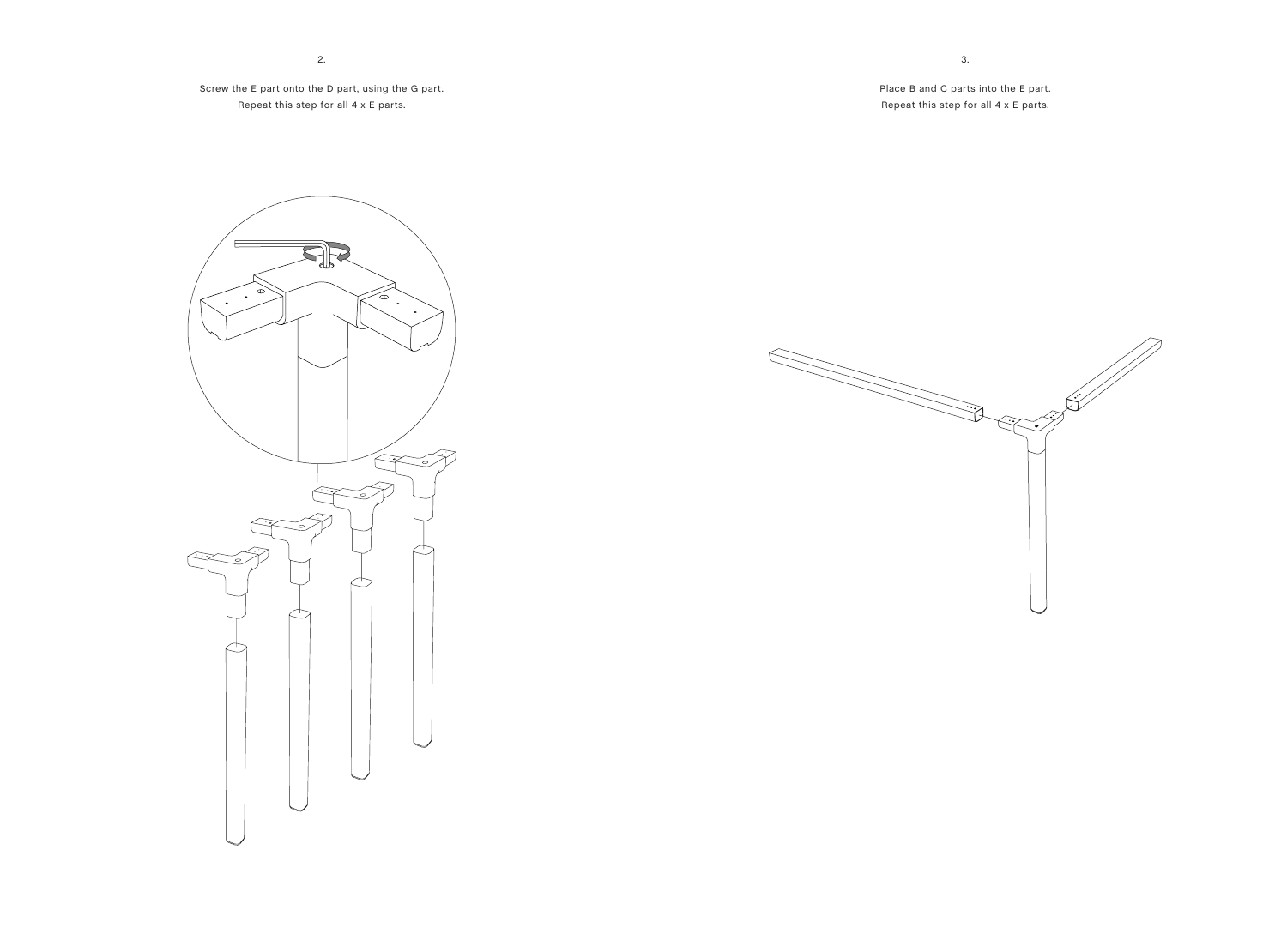Screw 4 x K parts using the I part. Repeat this step for all 4 x E parts.





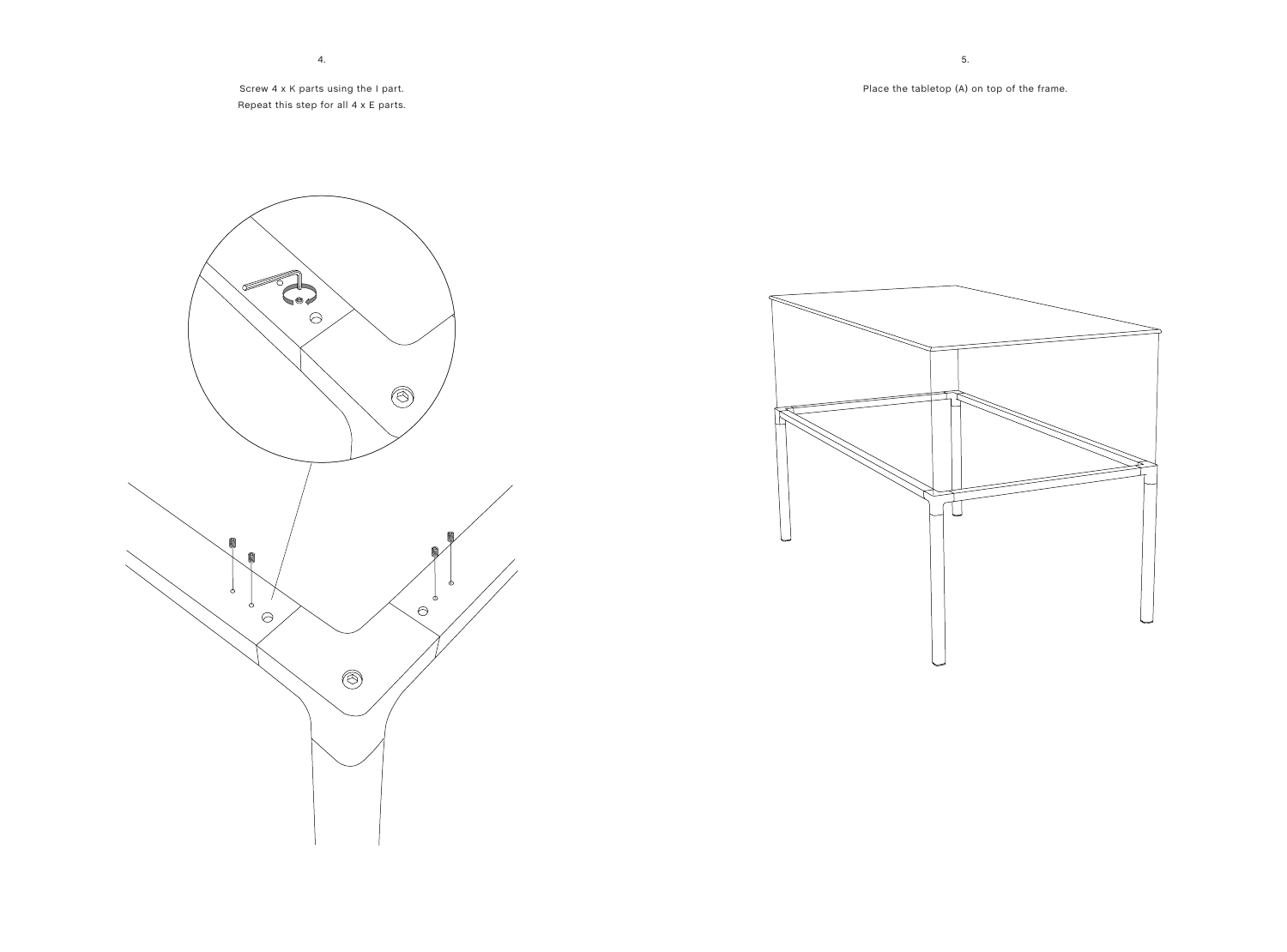Screw the C, D and E parts together with the J parts, using the H part to securely fasten the screws.



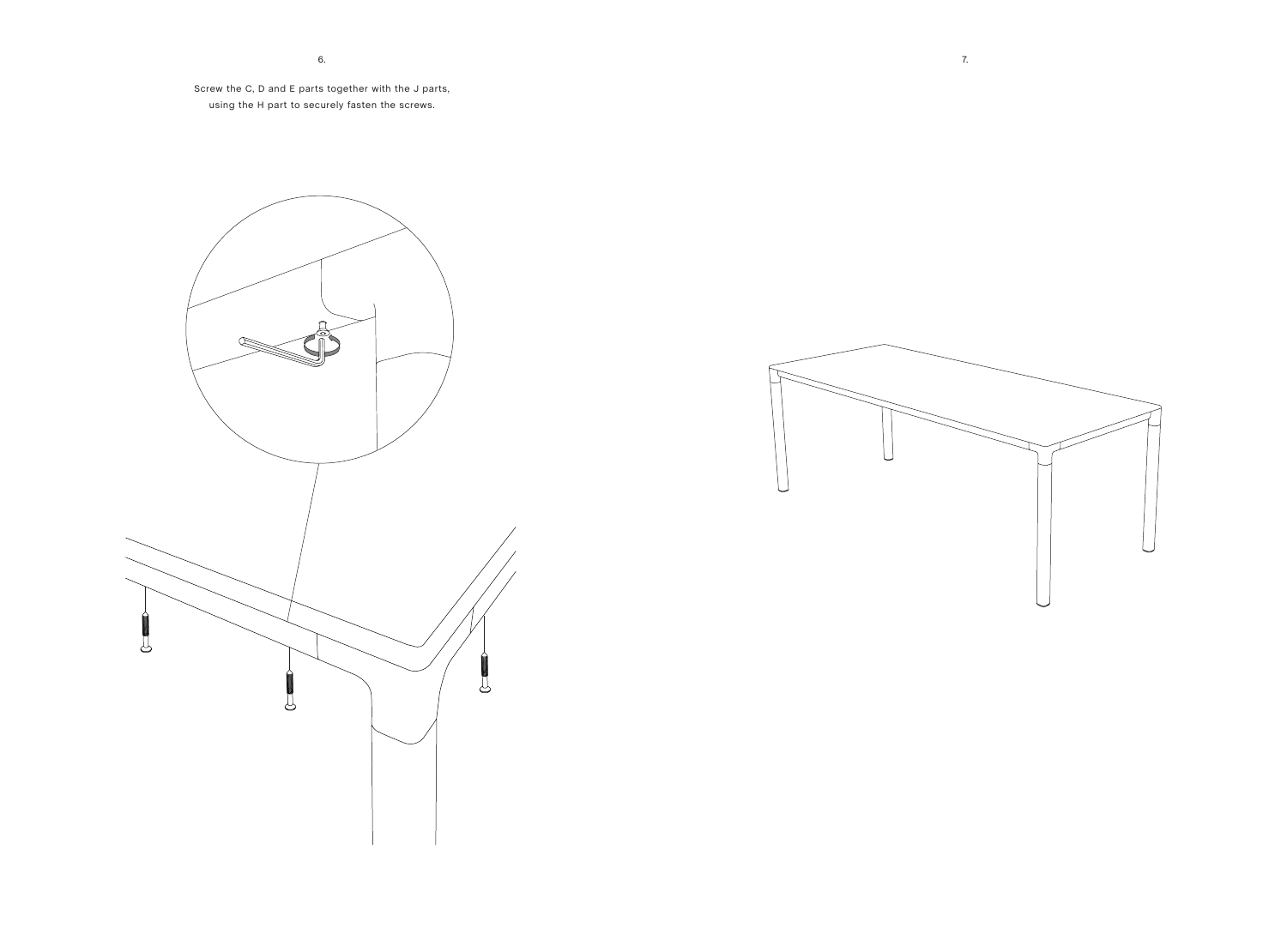PARTS

# INSTRUCTION MANUAL

L 320 x W 95 / L 320 x W 120 L 400 x W 95 / L 400 x W 120



A X 1 (A x 2 / L400 cm)





H X 1

I X 1

J X 1

G X 6

F X 2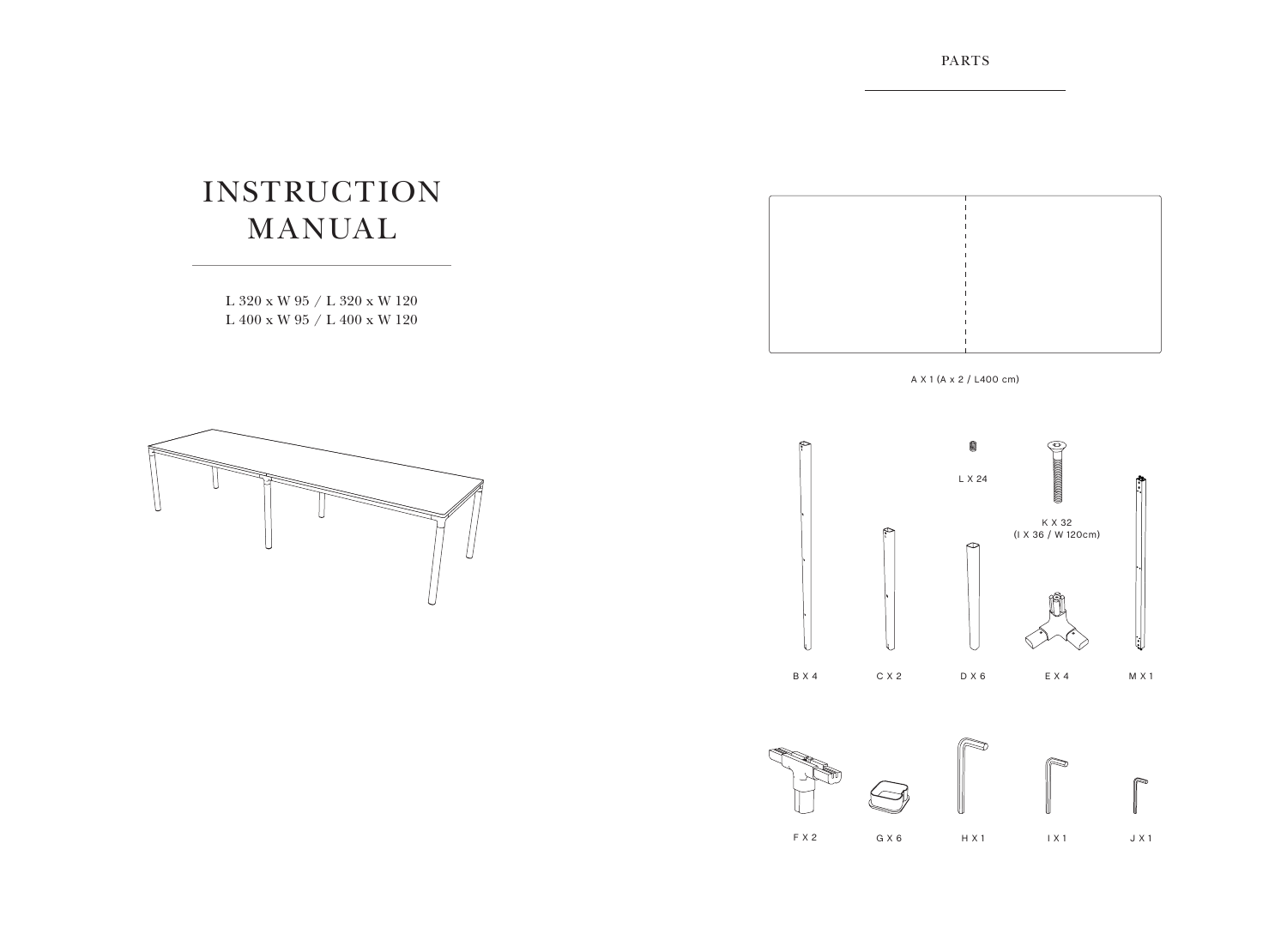Slide the G part into the D part. Repeat this step for all 6 x D parts.

1.

Screw the E part onto the D part, using the H part. Repeat this step for all 4 x E parts.

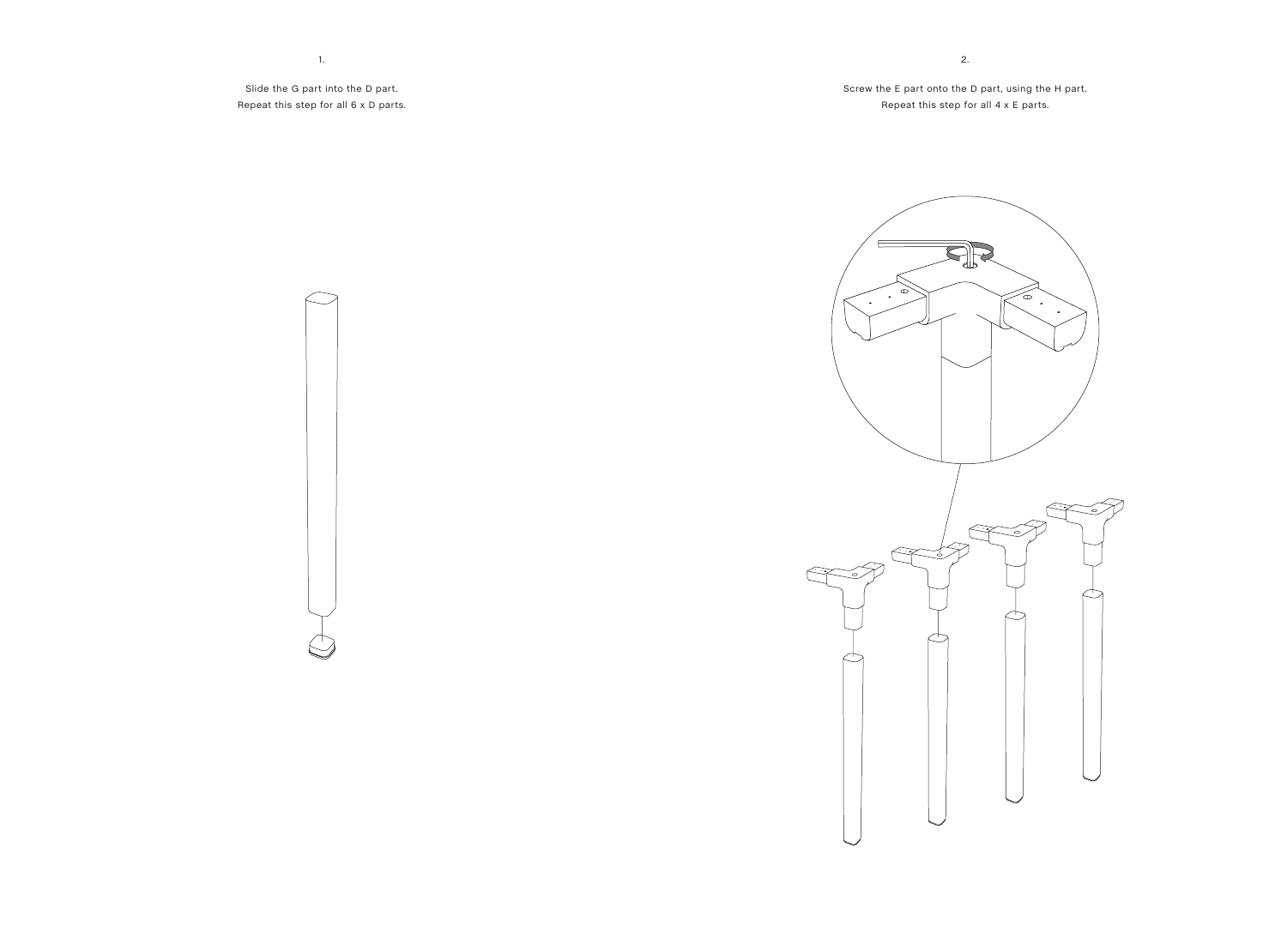Place B and C parts into the E part. Repeat this step for all 4 x E parts.

Screw 4 x L parts using the J part. Repeat this step for all 4 x E parts.

4.



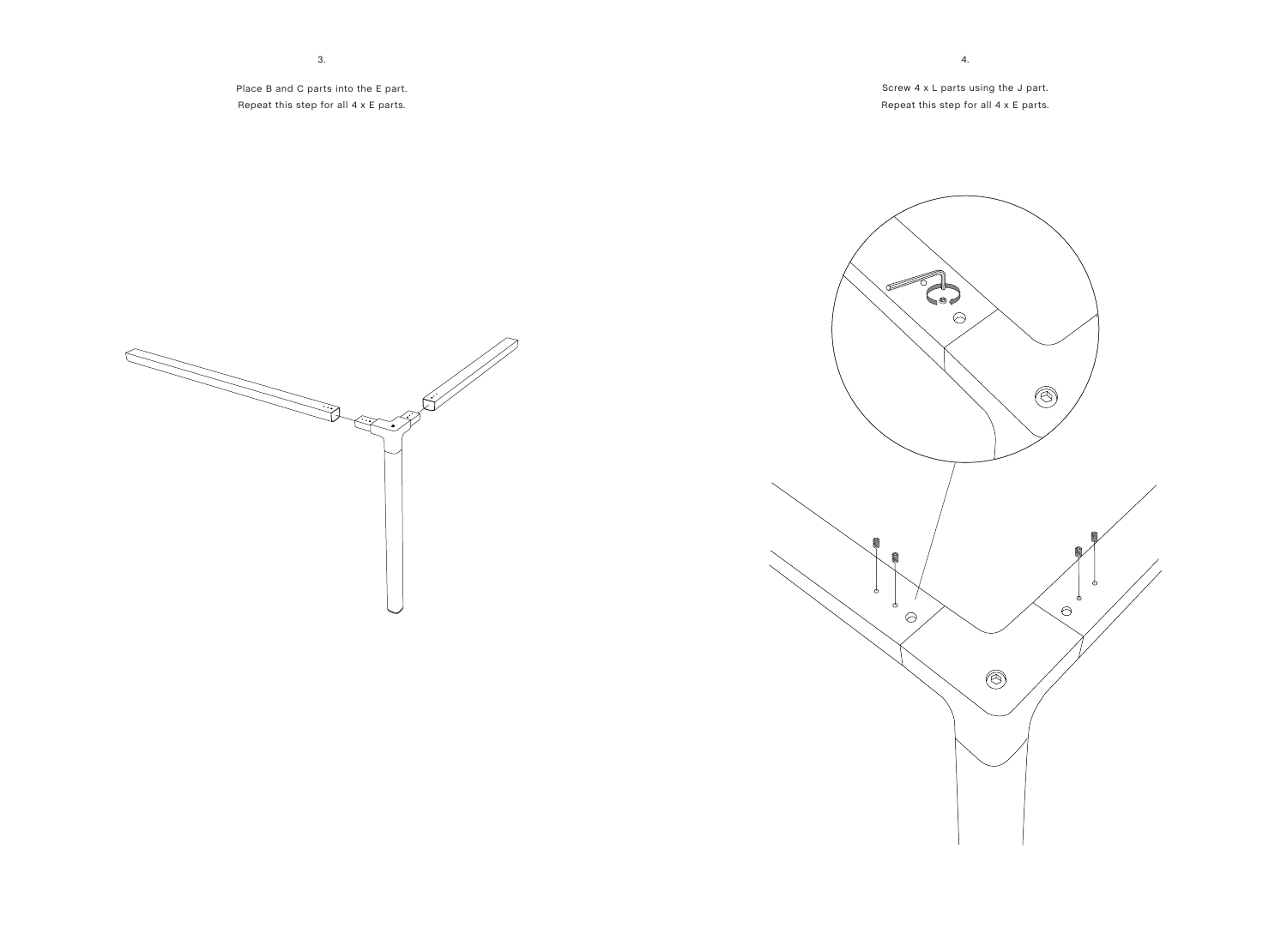Screw the F part to the D part, using the H part. Repeat this step for both F parts.



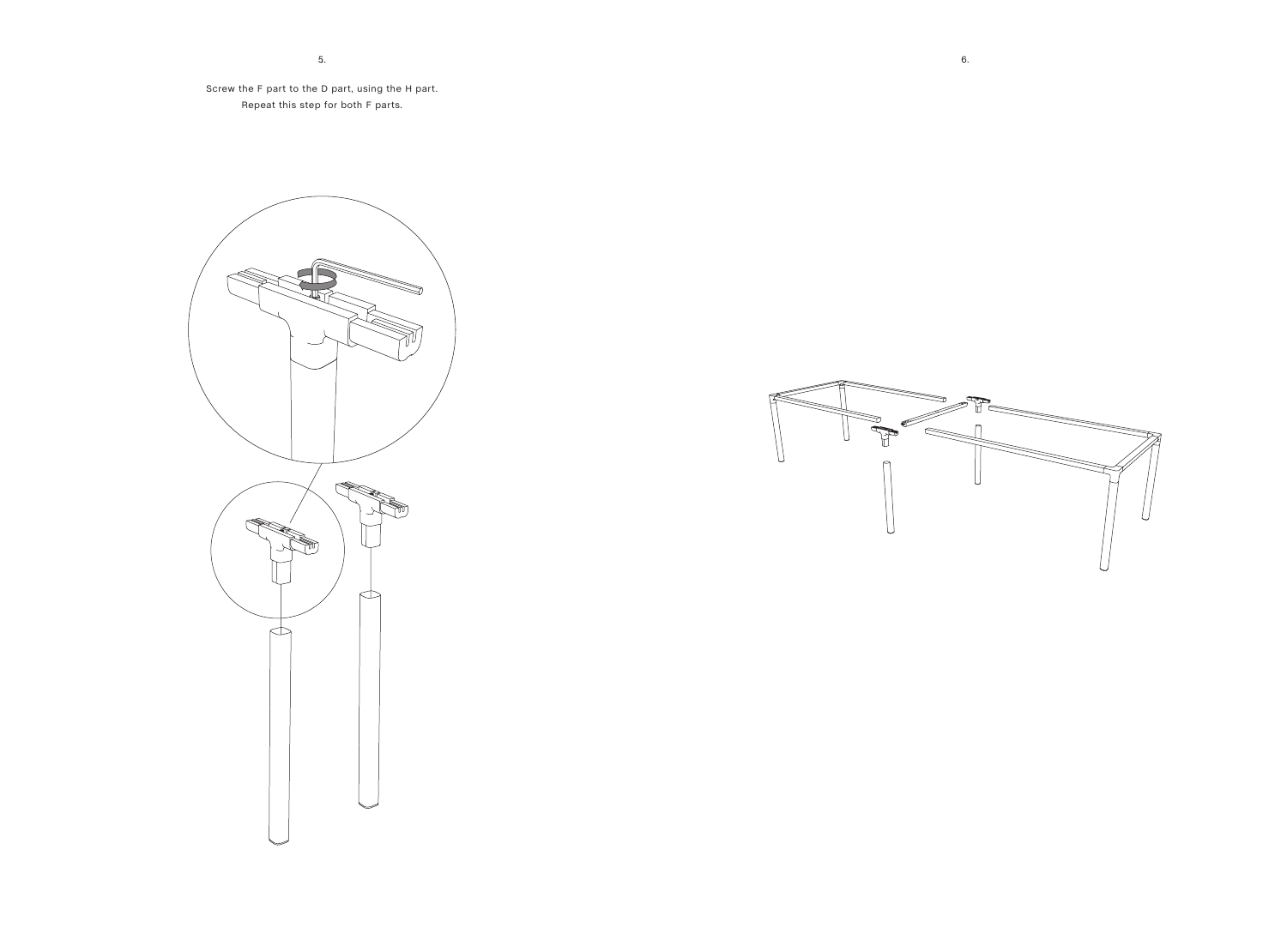7.

Place the M part in the F parts and tighten the bolt. Repeat this step for both F parts.

Screw 4 x L parts using the J part. Repeat this step for both F parts.



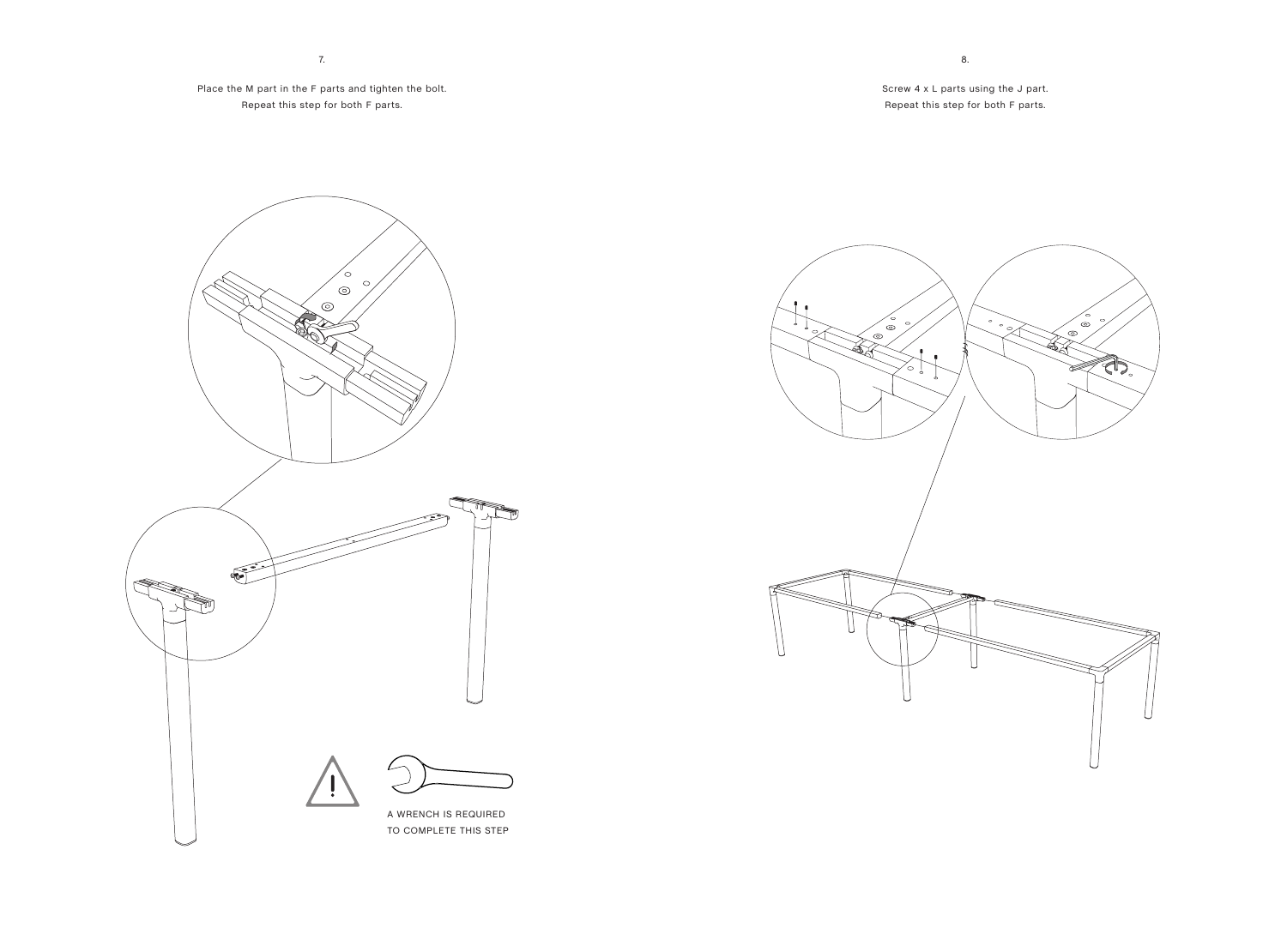# Screw the C, D and E parts onto the A part with the K parts, using the H part to securely fasten the screws.





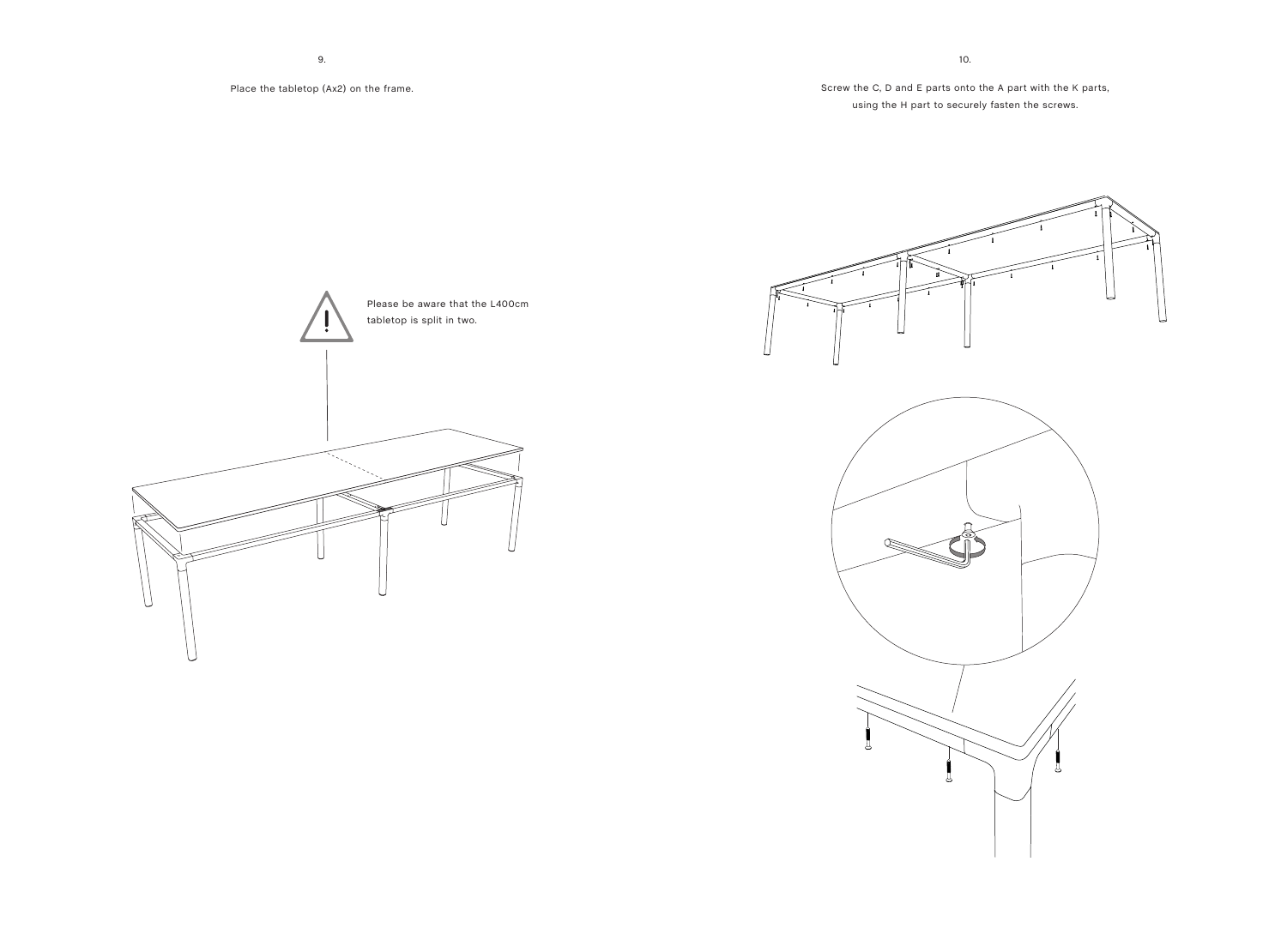### DISASSEMBLE

Please note: when disassembling the table, loosen the screws, bash firmly on the screw with a rubber head hammer or something similar that will not break the screw, and pull the leg.